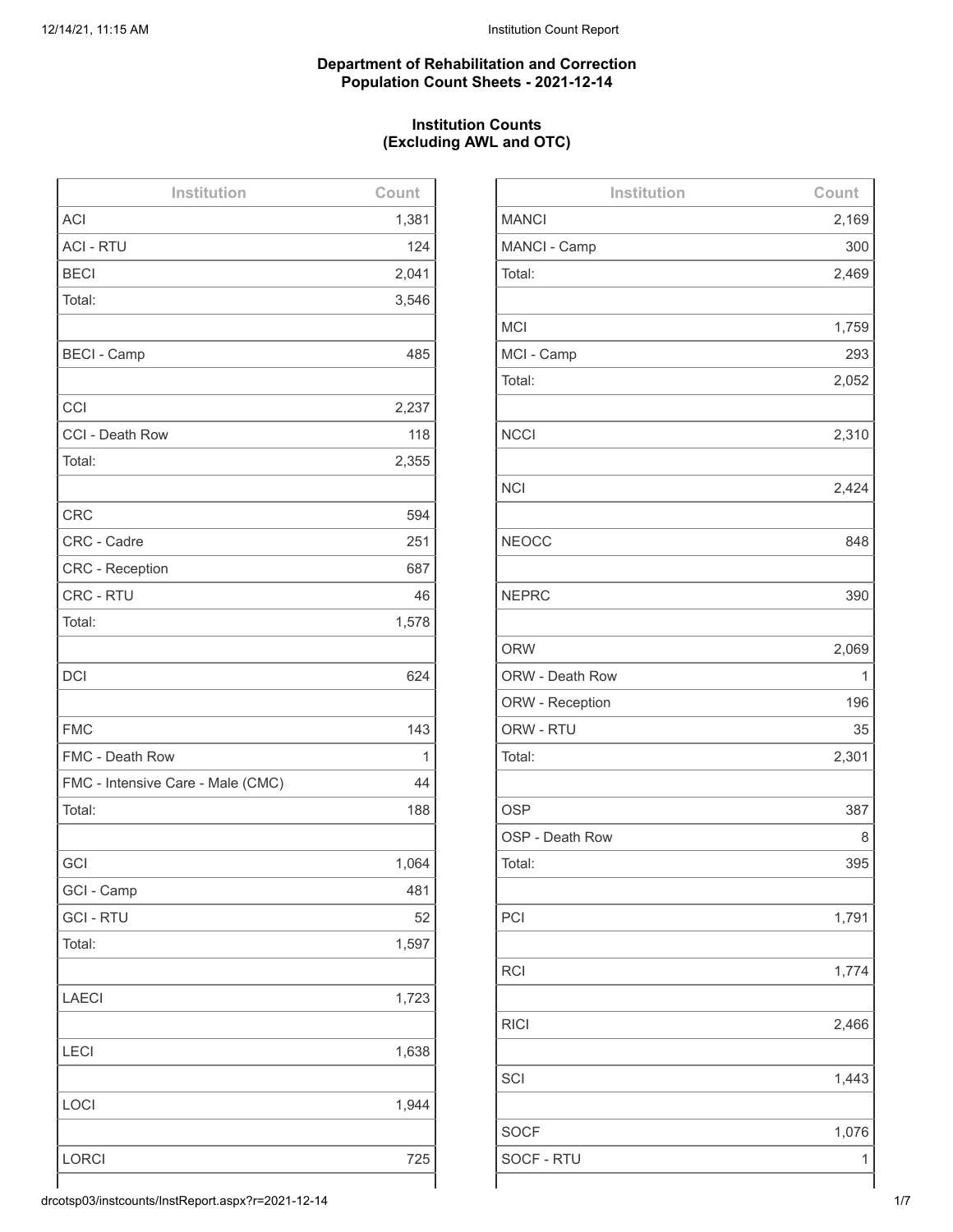| LORCI - Cadre            | 192   |
|--------------------------|-------|
| <b>LORCI - Reception</b> | 140   |
| Total:                   | 1,057 |
|                          |       |
| <b>MACI</b>              | 640   |
| MACI - Minimum           | 1,244 |
| Total:                   | 1,884 |

#### 12/14/21, 11:15 AM Institution Count Report

|                  | <b>Total Population:</b> | 43,405 |
|------------------|--------------------------|--------|
|                  |                          |        |
| Total:           |                          | 1,012  |
| <b>WCI - RTU</b> |                          | 29     |
| <b>WCI</b>       |                          | 983    |
|                  |                          |        |
| Total:           |                          | 678    |
| <b>TOCI - PC</b> |                          | 127    |
| <b>TOCI</b>      |                          | 551    |
|                  |                          |        |
| Total:           |                          | 1,356  |
| TCI - Camp       |                          | 322    |
| <b>TCI</b>       |                          | 1,034  |
|                  |                          |        |
| Total:           |                          | 1,077  |

\* The Total Population includes 30 Offenders with Reason Codes 30 & 31. \*\* The Total Population includes 29 Offenders with Reason Code 0A.

#### **Male Population by Security Level (Include AWL and Exclude OTC)**

| <b>Security Level</b>  |                   | <b>Body</b> | <b>AWL</b> | $(-OTC)$ | Total  |
|------------------------|-------------------|-------------|------------|----------|--------|
| <b>Total Level E</b>   |                   | 1,085       | 12         | 10       | 1,087  |
| Total Level 4          |                   | 1,036       | 9          | 4        | 1,041  |
| Total Level 3          |                   | 8,768       | 125        | 108      | 8,785  |
| Total Level 2          |                   | 15,341      | 159        | 114      | 15,386 |
| <b>Total Level 1</b>   |                   | 13,665      | 129        | 83       | 13,711 |
| <b>Total Death Row</b> |                   | 130         | 1          | $\Omega$ | 131    |
|                        | <b>Total Male</b> | 40,025      | 435        | 319      | 40,141 |

#### **Female Population by Institution (Include AWL and Exclude OTC)**

| Institution            |                     | <b>Body</b> | <b>AWL</b>     | $(-OTC)$ | Total |
|------------------------|---------------------|-------------|----------------|----------|-------|
| <b>DCI</b>             |                     | 623         | 4              | 3        | 624   |
| <b>FMC</b>             |                     | 5           | 0              | 0        | 5     |
| <b>NEPRC</b>           |                     | 390         | $\overline{2}$ | 0        | 392   |
| <b>ORW</b>             |                     | 2,069       | 27             | 20       | 2,076 |
| <b>ORW - Death Row</b> |                     |             | 0              | 0        |       |
| ORW - Reception        |                     | 196         | 6              | 4        | 198   |
| ORW - RTU              |                     | 35          | $\Omega$       | 0        | 35    |
|                        | <b>Total Female</b> | 3,319       | 39             | 27       | 3,331 |
|                        |                     |             |                |          |       |

**Total Population: 43,344 474 346 43,472**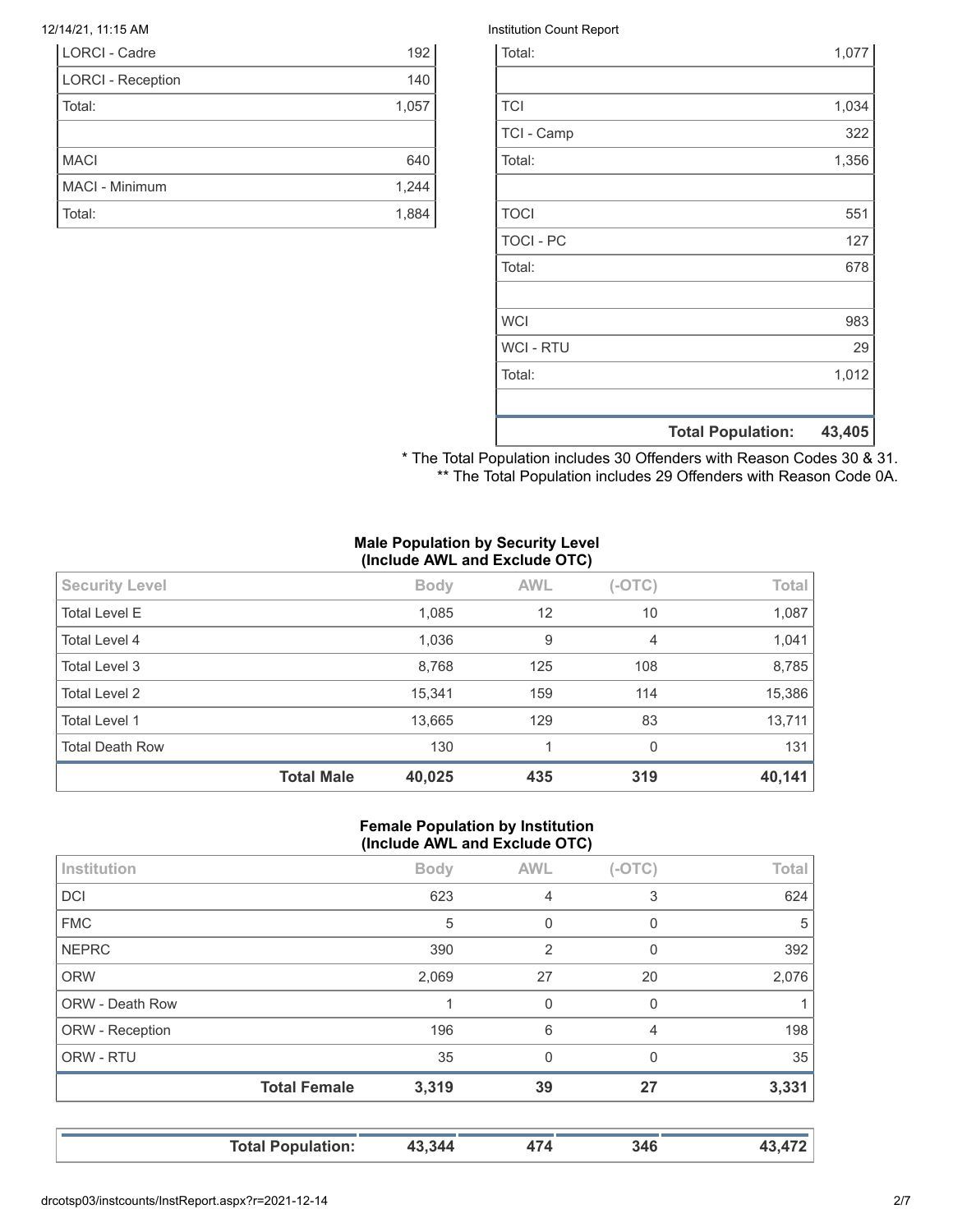| Male Population by Institution: Security Level 5 and E |  |
|--------------------------------------------------------|--|
| (Include AWL and Exclude OTC)                          |  |

| Institution                       | <b>Body</b>      | <b>AWL</b>     | $(-OTC)$                  | Total                     |
|-----------------------------------|------------------|----------------|---------------------------|---------------------------|
| ACI                               | $\mathfrak{S}$   | $\mathbf 0$    | $\mathbf 0$               | 3                         |
| CRC                               | $\sqrt{3}$       | $\mathbf{1}$   | $\mathbf{1}$              | $\ensuremath{\mathsf{3}}$ |
| CRC - RTU                         | $\,6\,$          | $\mathsf 0$    | $\mathbf 0$               | $\,$ 6 $\,$               |
| FMC - Intensive Care - Male (CMC) | $\mathbf{1}$     | $\mathbf 0$    | $\mathbf 0$               | $\mathbf{1}$              |
| LAECI                             | $\overline{5}$   | $\mathsf 0$    | $\mathbf 0$               | $\sqrt{5}$                |
| <b>LECI</b>                       | 22               | $\mathbf 0$    | $\mathbf 0$               | 22                        |
| LOCI                              | $\mathbf{1}$     | $\mathbf{1}$   | $\mathbf{1}$              | $\mathbf{1}$              |
| <b>MACI</b>                       | 16               | $\mathbf 0$    | $\mathbf 0$               | 16                        |
| <b>MANCI</b>                      | 16               | $\mathbf 0$    | $\mathbf 0$               | 16                        |
| MCI                               | $\mathfrak{S}$   | $\mathbf 0$    | $\mathbf 0$               | $\sqrt{3}$                |
| <b>NCI</b>                        | $\mathbf{1}$     | $\mathbf 0$    | $\mathsf{O}\xspace$       | $\mathbf{1}$              |
| <b>OSP</b>                        | 291              | $\mathbf 5$    | 5                         | 291                       |
| <b>RCI</b>                        | 22               | $\mathbf 0$    | $\mathbf 0$               | 22                        |
| <b>RICI</b>                       | $\overline{5}$   | $\mathsf 0$    | $\mathbf 0$               | $\sqrt{5}$                |
| SCI                               | $\mathbf{1}$     | $\mathbf 0$    | $\mathbf 0$               | $\mathbf{1}$              |
| SOCF                              | 515              | $\overline{4}$ | $\ensuremath{\mathsf{3}}$ | 516                       |
| <b>TCI</b>                        | 23               | $\mathbf 0$    | $\mathbf 0$               | 23                        |
| <b>TOCI</b>                       | 135              | $\mathbf 1$    | $\mathbf 0$               | 136                       |
| <b>TOCI - PC</b>                  | $\overline{2}$   | $\mathsf 0$    | $\mathbf 0$               | $\overline{2}$            |
| <b>WCI</b>                        | $\boldsymbol{9}$ | $\mathbf 0$    | $\mathbf 0$               | $\boldsymbol{9}$          |
| WCI - RTU                         | $\mathbf 5$      | $\mathbf 0$    | $\mathbf 0$               | $\sqrt{5}$                |
| <b>Total Level 5</b>              | 1,085            | 12             | 10                        | 1,087                     |

## **Male Population by Institution: Security Level 4 (Include AWL and Exclude OTC)**

| Institution                       | <b>Body</b>    | <b>AWL</b>   | $(-OTC)$     | Total          |
|-----------------------------------|----------------|--------------|--------------|----------------|
| ACI                               | 4              | $\Omega$     | 0            | 4              |
| ${\sf CRC}$                       | $\overline{4}$ | $\mathbf 0$  | 0            | $\overline{4}$ |
| CRC - RTU                         | 10             | $\mathbf 0$  | 0            | 10             |
| <b>FMC</b>                        | 1              | $\Omega$     | $\Omega$     |                |
| FMC - Intensive Care - Male (CMC) | 1              | $\mathbf 0$  | 0            |                |
| LORCI                             | 7              | $\mathbf 0$  | 0            |                |
| <b>LORCI - Reception</b>          | 2              | $\Omega$     | $\Omega$     | 2              |
| <b>MACI</b>                       | 12             | $\mathbf 0$  | 0            | 12             |
| <b>OSP</b>                        | 72             | $\mathbf 0$  | 0            | 72             |
| <b>SOCF</b>                       | 504            | 6            | 3            | 507            |
| SOCF - RTU                        | 1              | $\mathbf 0$  | $\mathbf{0}$ |                |
| <b>TOCI</b>                       | 398            | 3            |              | 400            |
| TOCI - PC                         | 12             | $\mathbf{0}$ | 0            | 12             |

drcotsp03/instcounts/InstReport.aspx?r=2021-12-14 3/7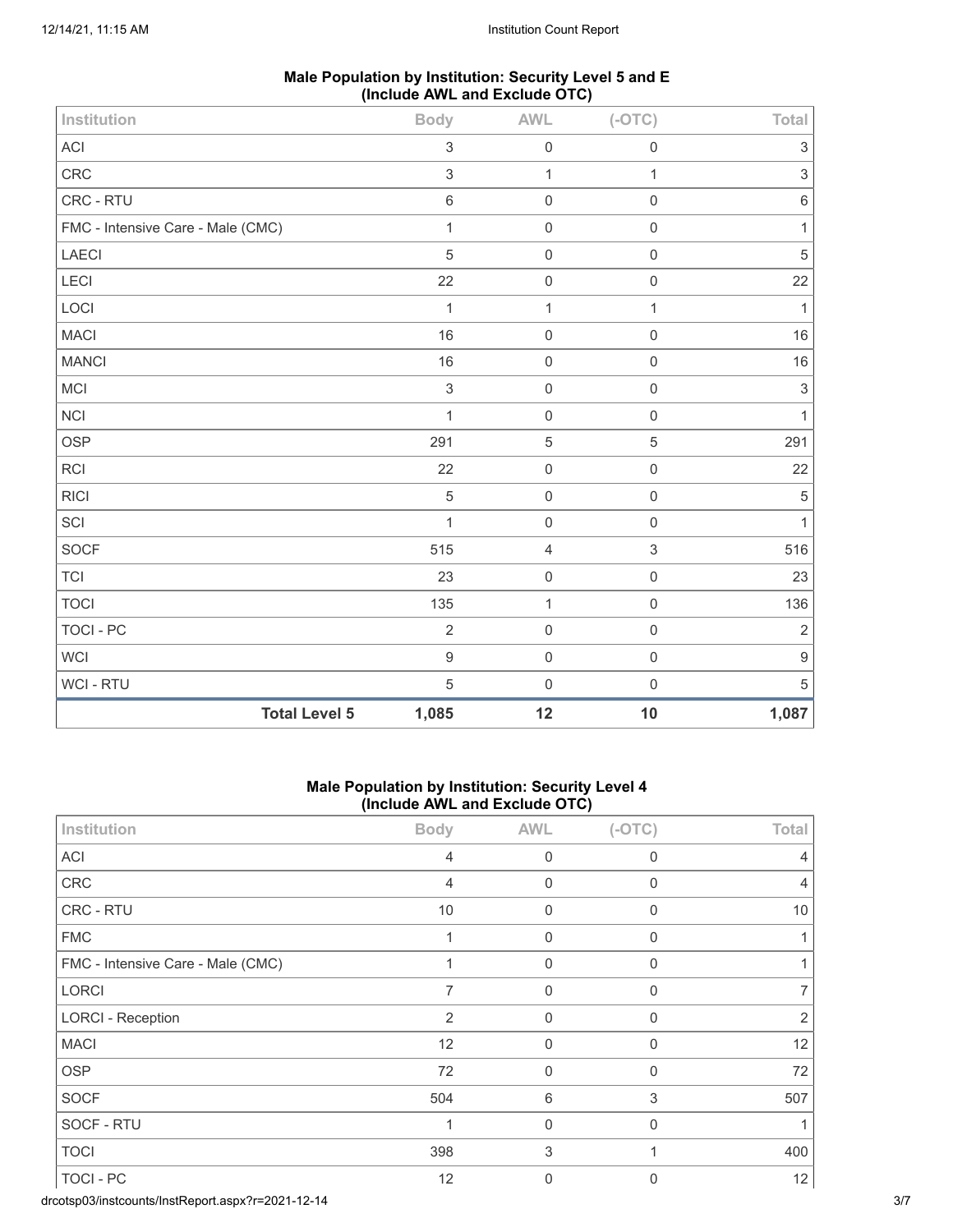#### 12/14/21, 11:15 AM Institution Count Report

| WCI - RTU |                      |       |  |       |
|-----------|----------------------|-------|--|-------|
|           | <b>Total Level 4</b> | 1,036 |  | 1,041 |

# **Male Population by Institution: Security Level 3 (Include AWL and Exclude OTC)**

| Institution                       | <b>Body</b>                   | <b>AWL</b>                | $(-OTC)$            | Total          |
|-----------------------------------|-------------------------------|---------------------------|---------------------|----------------|
| <b>ACI</b>                        | 18                            | $\mathbf 0$               | $\mathsf 0$         | 18             |
| <b>ACI - RTU</b>                  | $\mathbf{1}$                  | $\mathbf 0$               | 0                   | 1              |
| <b>BECI</b>                       | $\overline{7}$                | $\mathbf{1}$              | $\mathbf{1}$        | $\overline{7}$ |
| CCI                               | 5                             | $\mathbf 0$               | $\mathbf 0$         | 5              |
| CRC                               | 294                           | 22                        | 21                  | 295            |
| CRC - Cadre                       | 4                             | $\mathbf 0$               | $\mathsf 0$         | $\overline{4}$ |
| <b>CRC</b> - Reception            | 464                           | $\mathbf 5$               | $\sqrt{4}$          | 465            |
| CRC - RTU                         | 29                            | $\mathbf 0$               | $\mathsf{O}\xspace$ | 29             |
| <b>FMC</b>                        | $\overline{7}$                | $\mathbf 0$               | $\mathsf 0$         | $\overline{7}$ |
| FMC - Intensive Care - Male (CMC) | $\mathbf{1}$                  | $\mathbf 0$               | $\mathsf{O}\xspace$ | 1              |
| LAECI                             | 11                            | $\mathbf{1}$              | 1                   | 11             |
| LECI                              | 1,254                         | $\boldsymbol{9}$          | $\overline{7}$      | 1,256          |
| LOCI                              | 5                             | $\mathbf 0$               | $\mathsf 0$         | $\mathbf 5$    |
| LORCI                             | 330                           | 37                        | 36                  | 331            |
| LORCI - Cadre                     | 50                            | $\mathbf 0$               | $\mathsf 0$         | 50             |
| <b>LORCI - Reception</b>          | 62                            | $\sqrt{3}$                | 3                   | 62             |
| <b>MACI</b>                       | 525                           | $\overline{2}$            | $\overline{2}$      | 525            |
| <b>MANCI</b>                      | 1,863                         | 11                        | $\boldsymbol{9}$    | 1,865          |
| MCI                               | $\overline{4}$                | $\mathbf 0$               | $\mathsf{O}\xspace$ | 4              |
| <b>NCCI</b>                       | 13                            | $\mathbf 0$               | $\mathsf{O}\xspace$ | 13             |
| <b>NCI</b>                        | 12                            | $\mathbf 0$               | $\mathbf 0$         | 12             |
| <b>NEOCC</b>                      | 485                           | 17                        | 16                  | 486            |
| PCI                               | 28                            | $\overline{4}$            | $\mathbf{1}$        | 31             |
| <b>RCI</b>                        | 1,499                         | $\overline{4}$            | 3                   | 1,500          |
| <b>RICI</b>                       | 14                            | $\mathbf 0$               | $\mathsf 0$         | 14             |
| SCI                               | $\,$ 5 $\,$                   | $\mathbf 0$               | $\mathsf 0$         | $\sqrt{5}$     |
| <b>SOCF</b>                       | 55                            | $\mathbf{1}$              | $\mathsf{O}\xspace$ | 56             |
| <b>TCI</b>                        | 863                           | $\ensuremath{\mathsf{3}}$ | $\overline{2}$      | 864            |
| TCI - Camp                        | $\mathbf{1}$                  | $\mathbf 0$               | $\mathsf{O}\xspace$ | $\mathbf{1}$   |
| <b>TOCI</b>                       | 14                            | $\mathbf 0$               | $\mathsf{O}\xspace$ | 14             |
| <b>TOCI - PC</b>                  | 46                            | $\mathbf 0$               | $\mathsf{O}\xspace$ | 46             |
| <b>WCI</b>                        | 786                           | 5                         | $\overline{2}$      | 789            |
| <b>WCI - RTU</b>                  | 13                            | $\mathbf 0$               | $\,0\,$             | 13             |
|                                   | <b>Total Level 3</b><br>8,768 | 125                       | 108                 | 8,785          |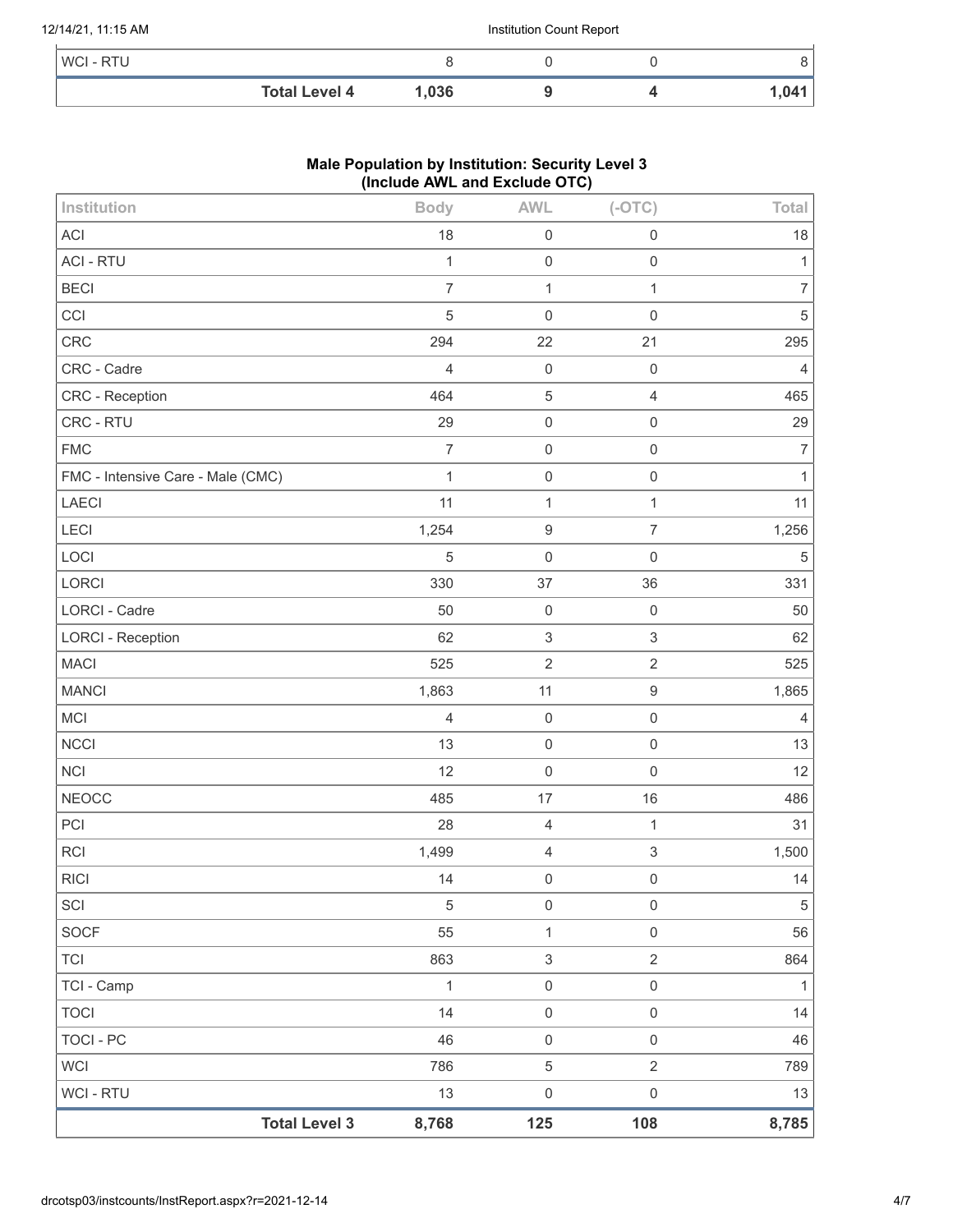# **Male Population by Institution: Security Level 2 (Include AWL and Exclude OTC)**

| Institution                       | <b>Body</b>    | <b>AWL</b>       | $(-OTC)$            | Total          |
|-----------------------------------|----------------|------------------|---------------------|----------------|
| ACI                               | 776            | $\sqrt{4}$       | $\sqrt{2}$          | 778            |
| <b>ACI - RTU</b>                  | 97             | $\mathbf 0$      | $\mathsf 0$         | 97             |
| <b>BECI</b>                       | 1,322          | 11               | $\,8\,$             | 1,325          |
| CCI                               | 1,655          | $\boldsymbol{9}$ | $\,8\,$             | 1,656          |
| CRC                               | 110            | $\,8\,$          | 5                   | 113            |
| CRC - Cadre                       | 216            | $\mathbf 0$      | $\mathbf 0$         | 216            |
| CRC - Reception                   | 106            | $\mathbf 0$      | $\mathbf 0$         | 106            |
| CRC - RTU                         | $\mathbf{1}$   | $\mathbf 0$      | $\mathbf 0$         | 1              |
| DCI                               | 1              | $\mathbf 0$      | $\mathbf 0$         | $\mathbf{1}$   |
| <b>FMC</b>                        | 10             | $\overline{4}$   | $\mathbf 0$         | 14             |
| FMC - Intensive Care - Male (CMC) | 10             | $\mathbf 0$      | $\mathbf 0$         | $10$           |
| GCI                               | 534            | $\overline{4}$   | $\overline{2}$      | 536            |
| <b>GCI-RTU</b>                    | 44             | $\mathbf 0$      | $\mathsf{O}\xspace$ | 44             |
| LAECI                             | 976            | 16               | 15                  | 977            |
| LECI                              | 362            | $\mathbf 0$      | $\mathbf 0$         | 362            |
| LOCI                              | 961            | $\boldsymbol{9}$ | $\overline{4}$      | 966            |
| LORCI                             | 125            | $\,8\,$          | $\,8\,$             | 125            |
| <b>LORCI - Cadre</b>              | 75             | $\mathbf 0$      | $\mathbf 0$         | 75             |
| <b>LORCI - Reception</b>          | 41             | $\mathbf 0$      | $\mathbf 0$         | 41             |
| <b>MACI</b>                       | 87             | $\mathbf 0$      | $\mathbf 0$         | 87             |
| <b>MANCI</b>                      | 260            | $\sqrt{2}$       | $\sqrt{2}$          | 260            |
| <b>MCI</b>                        | 1,183          | 16               | $\,8\,$             | 1,191          |
| <b>NCCI</b>                       | 855            | $\overline{7}$   | $\,6\,$             | 856            |
| <b>NCI</b>                        | 1,375          | 12               | $\boldsymbol{9}$    | 1,378          |
| <b>NEOCC</b>                      | 363            | 11               | 11                  | 363            |
| PCI                               | 973            | $10$             | $\,6\,$             | 977            |
| <b>RCI</b>                        | 252            | $\mathbf{1}$     | $\mathbf{1}$        | 252            |
| <b>RICI</b>                       | 1,329          | 15               | 12                  | 1,332          |
| SCI                               | 913            | 12               | $\overline{7}$      | 918            |
| SOCF                              | $\mathbf{1}$   | $\mathbf 0$      | $\mathsf{O}\xspace$ | $\mathbf{1}$   |
| <b>TCI</b>                        | 128            | $\mathbf 0$      | $\,0\,$             | 128            |
| TCI - Camp                        | $\overline{4}$ | $\mathbf 0$      | $\,0\,$             | $\overline{4}$ |
| <b>TOCI</b>                       | $\overline{4}$ | $\mathbf 0$      | $\mathsf{O}\xspace$ | $\overline{4}$ |
| <b>TOCI - PC</b>                  | 67             | $\mathbf 0$      | $\mathsf{O}\xspace$ | 67             |
| <b>WCI</b>                        | 125            | $\mathbf 0$      | $\,0\,$             | 125            |
| <b>Total Level 2</b>              | 15,341         | 159              | 114                 | 15,386         |

**Male Population by Institution: Security Level 1 (Include AWL and Exclude OTC)**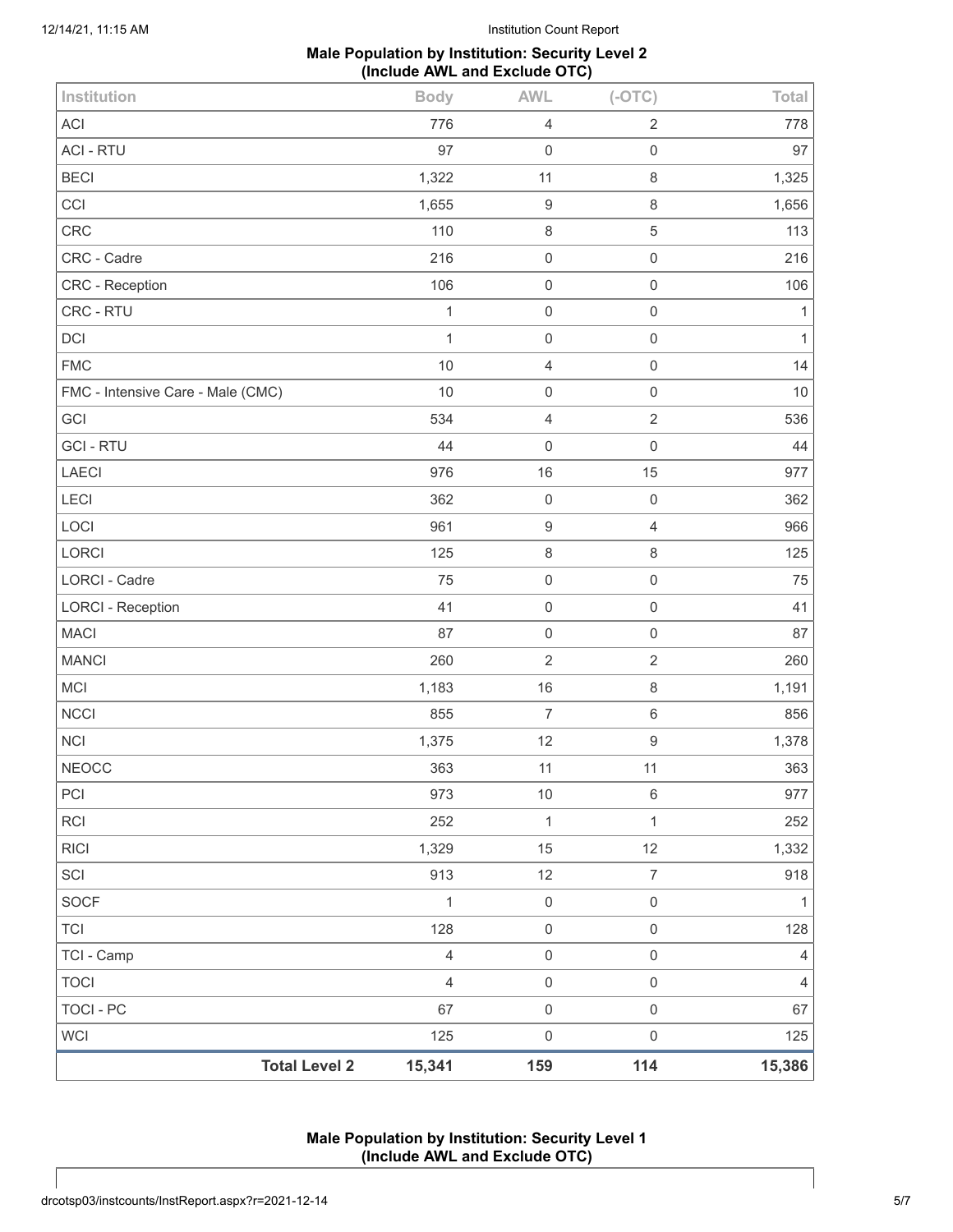| 12/14/21, 11:15 AM                |              | Institution Count Report |                     |              |
|-----------------------------------|--------------|--------------------------|---------------------|--------------|
| Institution                       | <b>Body</b>  | <b>AWL</b>               | $(-OTC)$            | Total        |
| <b>ACI</b>                        | 580          | 8                        | 5                   | 583          |
| <b>ACI - RTU</b>                  | 26           | 0                        | $\mathsf{O}\xspace$ | 26           |
| <b>BECI</b>                       | 712          | $\boldsymbol{9}$         | $\,$ 5 $\,$         | 716          |
| <b>BECI - Camp</b>                | 485          | $\boldsymbol{0}$         | 0                   | 485          |
| CCI                               | 577          | $\overline{2}$           | $\overline{2}$      | 577          |
| <b>CRC</b>                        | 129          | 3                        | $\mathsf 3$         | 129          |
| CRC - Cadre                       | 31           | 0                        | $\mathsf{O}\xspace$ | 31           |
| CRC - Reception                   | 112          | $\overline{2}$           | $\overline{2}$      | 112          |
| <b>FMC</b>                        | 120          | $\overline{2}$           | $\mathsf{O}\xspace$ | 122          |
| FMC - Intensive Care - Male (CMC) | 31           | 0                        | $\mathsf{O}\xspace$ | 31           |
| GCI                               | 530          | $\boldsymbol{9}$         | $\,6\,$             | 533          |
| GCI - Camp                        | 481          | 0                        | 0                   | 481          |
| <b>GCI-RTU</b>                    | 8            | $\mathsf{O}\xspace$      | $\mathsf{O}\xspace$ | 8            |
| <b>LAECI</b>                      | 731          | 13                       | 11                  | 733          |
| LOCI                              | 977          | $\overline{7}$           | 4                   | 980          |
| <b>LORCI</b>                      | 263          | $\overline{7}$           | $\overline{7}$      | 263          |
| <b>LORCI - Cadre</b>              | 67           | $\mathsf 0$              | $\mathsf{O}\xspace$ | 67           |
| <b>LORCI - Reception</b>          | 35           | 0                        | $\mathsf{O}\xspace$ | 35           |
| <b>MACI - Minimum</b>             | 1,244        | 10                       | 9                   | 1,245        |
| <b>MANCI</b>                      | 30           | 3                        | $\mathbf{1}$        | 32           |
| MANCI - Camp                      | 300          | $\mathsf{O}\xspace$      | $\mathsf{O}\xspace$ | 300          |
| <b>MCI</b>                        | 569          | 5                        | $\overline{2}$      | 572          |
| MCI - Camp                        | 293          | 0                        | $\mathsf{O}\xspace$ | 293          |
| <b>NCCI</b>                       | 1,442        | 8                        | 6                   | 1,444        |
| <b>NCI</b>                        | 1,035        | 6                        | $\,$ 5 $\,$         | 1,036        |
| <b>OSP</b>                        | 24           | $\mathbf{1}$             | $\mathbf{1}$        | 24           |
| PCI                               | 790          | 15                       | $\sqrt{5}$          | 800          |
| <b>RICI</b>                       | 1,118        | $\,8\,$                  | $\sqrt{5}$          | 1,121        |
| SCI                               | 524          | $\overline{7}$           | $\sqrt{3}$          | 528          |
| <b>SOCF</b>                       | $\mathbf{1}$ | $\mathsf 0$              | $\mathsf{O}\xspace$ | $\mathbf{1}$ |
| <b>TCI</b>                        | 20           | $\sqrt{4}$               | $\mathbf{1}$        | 23           |
| TCI - Camp                        | 317          | $\mathsf{O}\xspace$      | $\mathsf{O}\xspace$ | 317          |
| <b>WCI</b>                        | 63           | $\mathsf{O}\xspace$      | $\,0\,$             | 63           |
| <b>Total Level 1</b>              | 13,665       | 129                      | 83                  | 13,711       |

| <b>High Offender ID's</b>             |         |
|---------------------------------------|---------|
| <b>Correctional Reception Center:</b> | A795963 |
| Lorain Correctional Institution:      | A795706 |
| Ohio Reformatory for Women:           | W108423 |